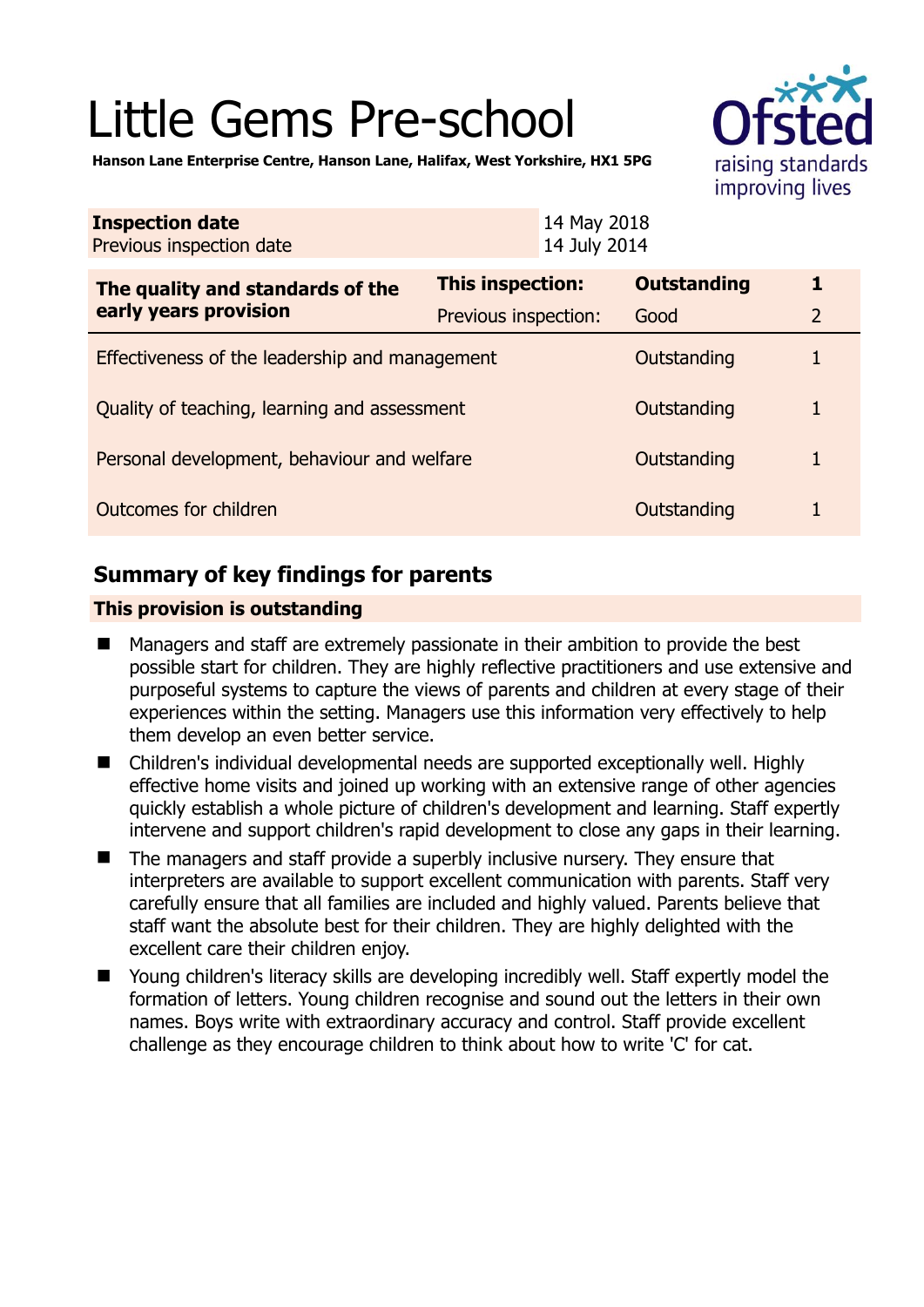## **What the setting needs to do to improve further**

## **To further improve the quality of the early years provision the provider should:**

■ continue the implementation of strategies to help children develop the language of feelings further, and review the impact this has on their understanding and emotional language.

## **Inspection activities**

- The inspector observed the quality of teaching during activities and assessed the impact this has on children's learning.
- The inspector looked at evidence of the suitability of staff, first-aid training, complaints, policies and procedures.
- The inspector completed a joint observation with the manager.
- The inspector held a meeting with the managers. They discussed the setting's safeguarding practice, partnerships, monitoring, evaluation procedures and plans for improvement.
- The inspector spoke to staff, children, parents and professional partners during the inspection and took account of their views.

## **Inspector**

Kate Banfield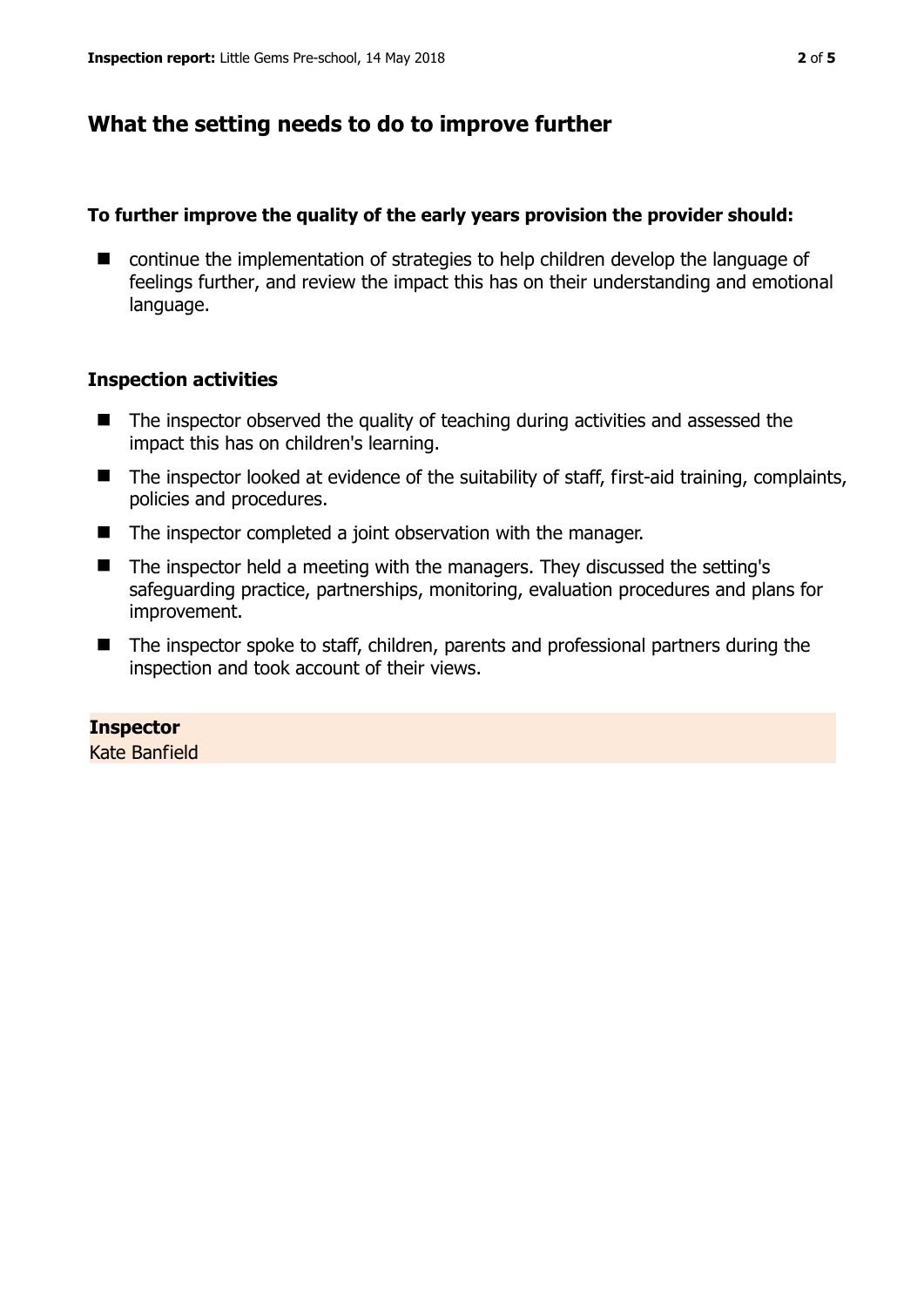## **Inspection findings**

#### **Effectiveness of the leadership and management is outstanding**

The arrangements for safeguarding are effective. Children are exceptionally well supervised and access into the setting is carefully monitored. Staff have excellent knowledge of child protection, which is even further improved by regular safeguarding audits that inform highly targeted risk assessments and safeguarding training. Staff are highly vigilant and monitor children's attendance extremely well. They are highly confident of the actions to take if they have any concern about the welfare of a child. Ongoing suitability of staff is supported through extremely effective systems for mentoring and supervision. The staff team continually accesses wide ranging, astutely planned and varied professional development and training opportunities. This helps them to develop first-rate skills and knowledge to successfully improve outcomes for children.

#### **Quality of teaching, learning and assessment is outstanding**

Staff are well qualified. They have a deep understanding of child development which they use very successfully to provide highly tailored activities to specifically move children on in their learning. Staff use excellent teaching strategies to support children's mathematical understanding. Young children display exceptional skills as they recognise, count and understand the sequence of numbers. Staff skilfully use playful challenge as they pretend to count the numbers incorrectly. Young children are confident and highly motivated to accurately correct them. Staff expertly extend activities and help children to make many simple calculations extremely quickly and accurately.

#### **Personal development, behaviour and welfare are outstanding**

Staff are highly skilled and extremely sensitive. They precisely manage children's settling in period and their move on to nursery and school. This helps provide superb continuity of care. Staff are now considering how to enhance children's already superb skills in describing their feelings. Very young children's behavior is impressive. Staff are exemplary role models for children. They are extremely respectful, consistently calm and sensitive. Young children are very caring and develop empathy for others. The key-person system is extremely effective. Children's individual care and health routines are understood in detail and supported by extremely respectful staff. The setting is particularly well organised. There are abundant opportunities for children to independently access resources indoors and outside in this carefully planned, challenging and supportive environment. Children's physical development is promoted extremely well. Children flourish in the outdoor environment. They challenge their own skills and take safe risks on balancing equipment.

#### **Outcomes for children are outstanding**

Staff use the additional funds they receive to provide the highest quality teaching and learning experiences. Children who start nursery with skills below typical expectations make exceptional progress in their learning, including those who speak English as an additional language. Girls play imaginatively together with excellent cooperation. Young children respond extremely well in small groups and take turns. Children develop excellent skills in preparation for the next stage in their learning, including school.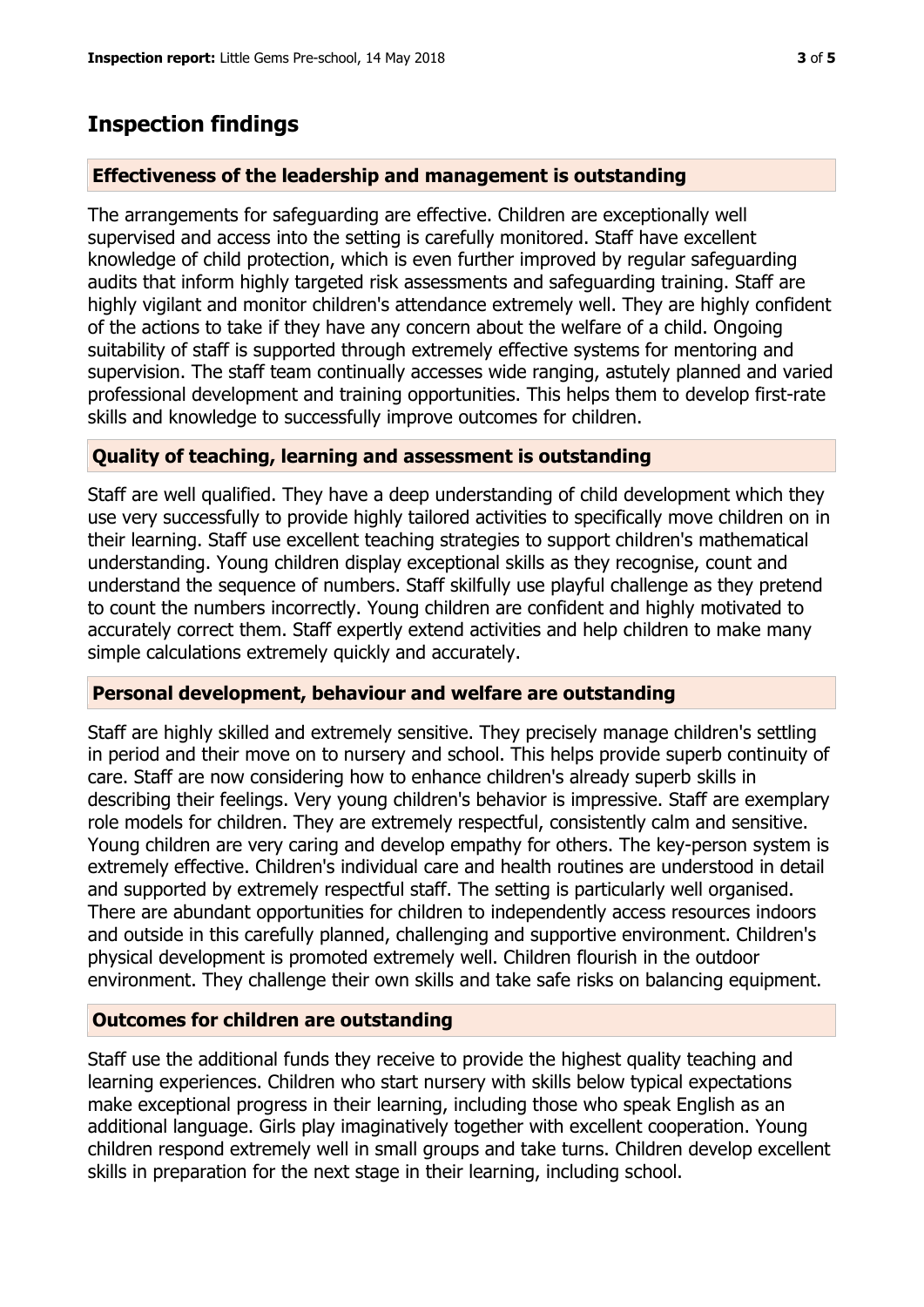## **Setting details**

| Unique reference number                             | EY467300                           |  |
|-----------------------------------------------------|------------------------------------|--|
| <b>Local authority</b>                              | Calderdale                         |  |
| <b>Inspection number</b>                            | 1105566                            |  |
| <b>Type of provision</b>                            | Sessional provision                |  |
| Day care type                                       | Childcare - Non-Domestic           |  |
| <b>Registers</b>                                    | Early Years Register               |  |
| <b>Age range of children</b>                        | $2 - 3$                            |  |
| <b>Total number of places</b>                       | 28                                 |  |
| <b>Number of children on roll</b>                   | 43                                 |  |
| <b>Name of registered person</b>                    | <b>Halifax Opportunities Trust</b> |  |
| <b>Registered person unique</b><br>reference number | RP532937                           |  |
| Date of previous inspection                         | 14 July 2014                       |  |
| <b>Telephone number</b>                             | 01422 347388                       |  |

Little Gems Pre-school registered in 2014. The pre-school employs eight members of childcare staff. Of these, seven hold appropriate early years qualifications at level 3 and above. The pre-school opens from Monday to Friday. Sessions are from 9am until 12pm and from 1pm until 4pm, during term time only. The pre-school provides funded early education for children aged two to three years.

This inspection was carried out by Ofsted under sections 49 and 50 of the Childcare Act 2006 on the quality and standards of provision that is registered on the Early Years Register. The registered person must ensure that this provision complies with the statutory framework for children's learning, development and care, known as the early years foundation stage.

Any complaints about the inspection or the report should be made following the procedures set out in the guidance 'Complaints procedure: raising concerns and making complaints about Ofsted', which is available from Ofsted's website: www.gov.uk/government/organisations/ofsted. If you would like Ofsted to send you a copy of the guidance, please telephone 0300 123 4234, or email enquiries@ofsted.gov.uk.